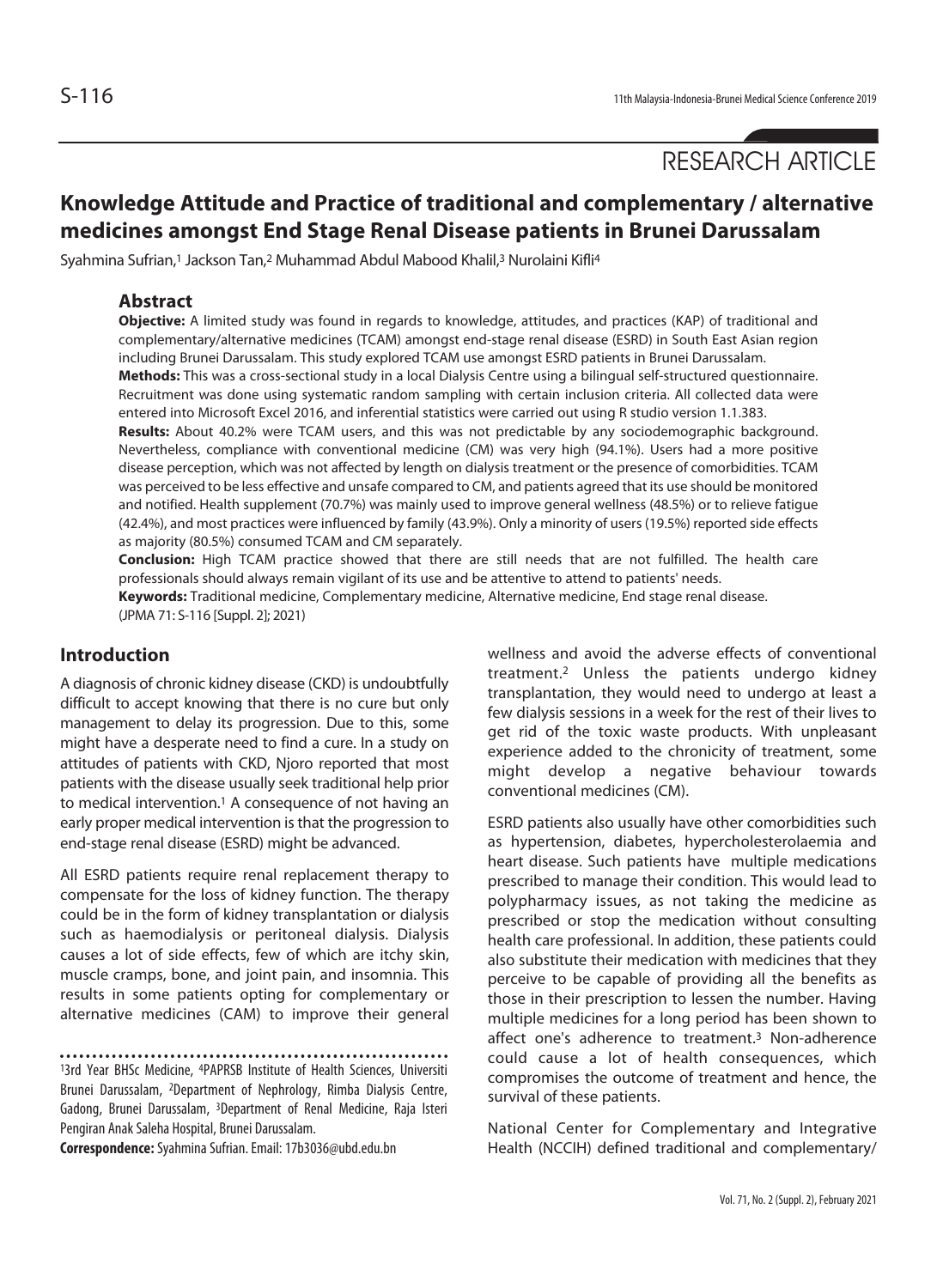alternative medicines (TCAM) as a 'group of diverse medical and health care systems, practices and products that are not generally considered to be part of conventional medicine'.4 Therefore, TCAM covers everything that is beyond the prescription of a medical health care professional. Most TCAM products have no content labels or appropriate certification from relevant authorities, and hence safety and efficacy could be unknown. However, it is crucial to know about TCAM information as it might have direct potential nephrotoxicity, especially to ESRD patients, due to the disturbed pharmacokinetics in the body when processing medicines.5 Therefore, having less awareness about the consequences of its inappropriate use could be very detrimental and might risk their health or even result in death.

The information about TCAM could be attained from many resources such as books, pamphlets and mass media or informally from family and friends. Perceived safety and efficacy established from these resources might determine an individual's attitude and practice towards TCAM. Besides that, different sociodemographic backgrounds might also have an effect on their current knowledge and perception towards these medicines. For example, people who lack education might believe that traditional medicines (TM) are safe to be used due to their natural preparation however others might disagree due to their limited scientific evidence. Also, some ethnicity practices use TM for centuries. Therefore, it is likely that the practice is seen more in some ethnic background than others.

Studies done in Brunei Darussalam with regards to the use of TCAM are very limited. Only two studies were found, done in a health care setting, which reported the prevalence of TM use to be about 59%6 while CAM about 21.1%7 in general Brunei Darussalam population. However, amongst chronic disease patients, no study was found. Despite the small number of local studies, two figures gave a rough indication of the bulk of TCAM practice in the country. In some of the South East Asian countries, TCAM use was reported to be 95.1% in Myanmar, 27.0% in Cambodia, 26.3% in Thailand and 23.9% in Vietnam amongst patients with chronic diseases.8,9 This shows that practice is quite common in this region amongst the chronically ill. This study explored the influencing factors (such as disease perception, compliance to CM, length on dialysis and presence of comorbidities), the prevalence and its association with certain selected sociodemographic factors (including gender, age, ethnicity, educational background, employment status and residence), and the knowledge, attitude and practice (KAP) of TCAM use.

## **Patients and Methods**

A cross-sectional study was conducted from February 9 to March 23, 2019, at one of the largest Renal Dialysis Centre in Brunei Darussalam. A total of 111 ESRD patients on haemodialysis were included; each recruited randomly using systematic sampling from 4 cubicles apart from the previous patient. The inclusion criteria were ESRD patients aged 18 years old and above, men and women, mentally competent, able to communicate verbally, willing to participate and had complete data. The exclusion criteria were ESRD patients aged below 18 years minors, patients with communication difficulty, patients who refuse to participate and those with incomplete data.

Each patient was briefed through a participant information sheet explaining the purpose of the study, research procedure, expected duration of participation, privacy and confidentiality of data collected, risks and benefits of participation, as well as, right to refuse participation at all. Written informed consent was obtained from all the patients who agreed to participate in the study. A numbered participant code was randomly allocated on each sheet that was given to the patients to ease data analysis. The study protocol was approved by the Medical Health Research and Ethics Committee of Ministry of Health, Brunei Darussalam, and the Ethics Committee of PAPRSB Institute of Health Sciences, University Brunei.

Data collection was done by the first author in a one-toone manner at chairside during haemodialysis sessions to improve the quality of answers from participants. A bilingual (Malay and English) self-structured questionnaire was used to aid data collection. The questionnaire was also pilot-tested using ten people with similar criteria to the targeted population before full study was conducted.

The questionnaire consisted of 5 main headings: details of patient (sociodemographic profile), medical condition, knowledge, attitudes, and practices. Knowledge was assessed using open ended questions with no answer options to prevent guessing and therefore resulting in false representation; also, to cover all possible variations in answer. Attitudes were assessed using a fixed scale (strongly disagree, disagree, neutral, agree, strongly agree) to estimate their current beliefs of TCAM. Lastly, practices were assessed using a multiple-choice answer to standardize measurements TCAM usage. There were also a few 'yes or no' questions used to determine the prevalence of TCAM use, disease perceptions and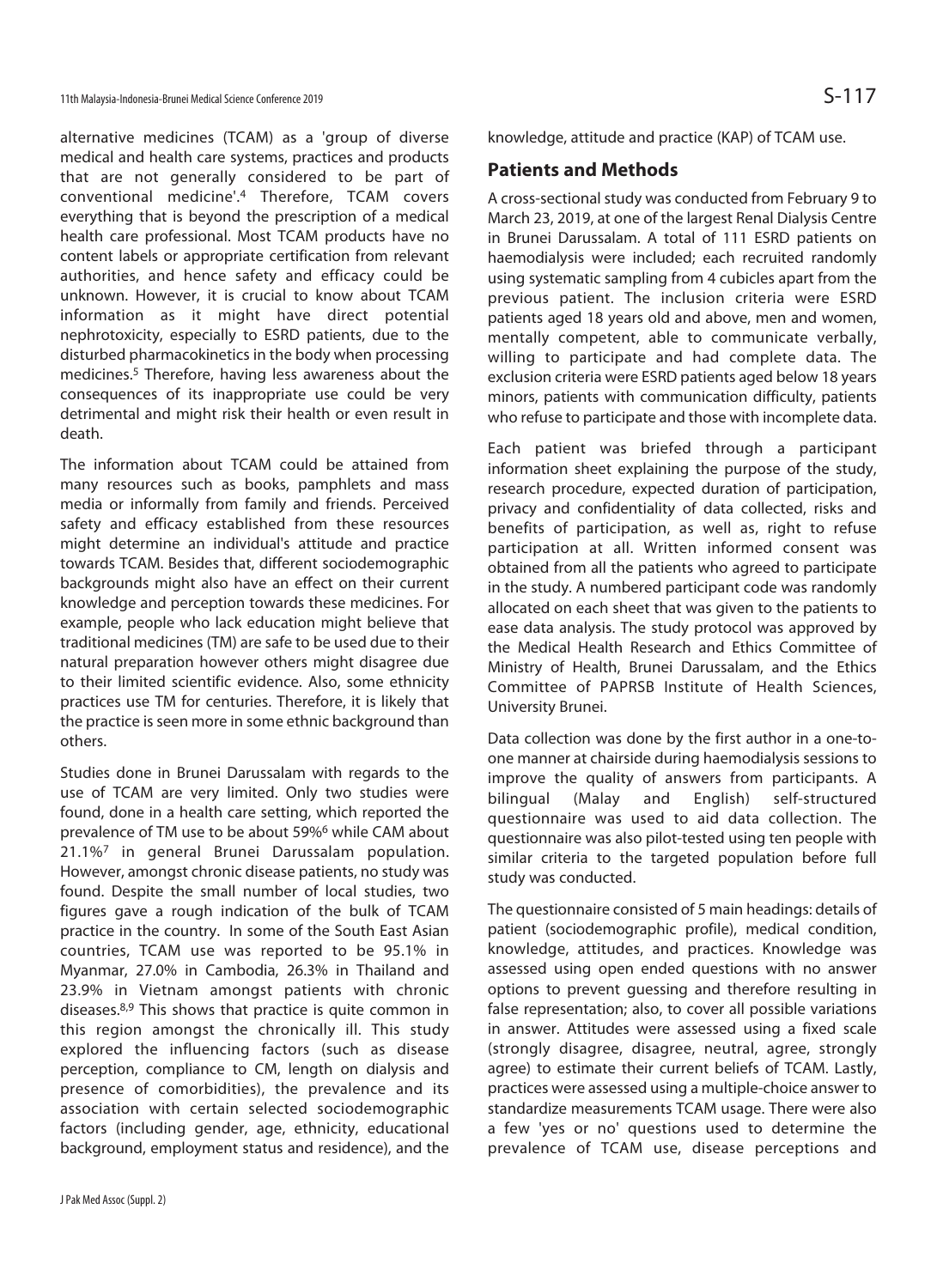compliance towards conventional medicine. No data that might disclose identity of the participant was collected.

All data obtained from the interview was digitalized and translated into specific codes (for example TCAM use=1 and no TCAM use=2) in Microsoft Excel 2016 for analysis purposes. Microsoft Excel 2016 was also used to carry out logical tests to determine frequencies for each question and to establish possible association between two selected responses (for example: if TCAM status = 1, show the response for perception of disease). R studio version 1.1.383 was used to carry out inferential statistics such as Chi-Square and Fisher's exact test to compare the frequency and to determine the presence of any statistically significant difference in responses for certain selected questions ( $p \ge 0.05$ ).

#### **Results**

Out of 111 eligible ESRD patients, only 102 patients consented to be included in the study — a response rate of 91.9%. All the data collected were usable, and almost all the questionnaires were filled in by the interviewer as patients preferred to converse than to write.

Disease perceptions, compliance, length on dialysis treatment and comorbidities amongst ESRD patients are shown in Table-1. All the above factors showed no contribution (all p-value  $\geq$  0.05) to the practice of TCAM. Several common comorbidities were recorded including hypertension 90(88.2%), diabetes 58(56.9%), hypercholesterolaemia, 49 (48.0%), heart disease 23(22.5%), and gout 21(20.6%). Other medical conditions such as history of stroke or kidney stones, asthma, anaemia and calciphylaxis were also noted. Two patients specifically highlighted that they had congenital kidney

disease before ESRD.

Prevalence of TCAM was high; however, there was no association with sociodemographics of users. About 41(40.2%) ESRD patients claimed to have used TCAM. The sociodemographic profile of both users and non-users were generally similar and had no significant difference (all p-value  $\geq$  0.05) (Table-2).

## **Knowledge: Benefits and side effects of TCAM use**

The users were aware of the effects of their use. Majority (80.5%, n=33) stated to have received specific benefits from TCAM. To improve general wellness 16(48.5%), to relieve fatigue 14(42,4%) or body pain 8(24.2%) and to be able to pee 7(21.2%) were the most common benefits. Only eight (19.5%) users experienced side effects such as headache, vomiting, nausea, flu, cough, difficulty breathing, feet swelling and increased urination.

## **Attitudes towards TCAM use amongst ESRD patients**

Perceptions were alike, but behaviour towards TCAM was different. TCAM was perceived to have equal or less effectivity and relatively unsafe, hence, necessary measures should be taken. While users were more likely to approve TCAM as part of health care, non-users showed otherwise (Table-3).

# **Practices: Types and modes of TCAM, details and influences of practice, reasons for use and disclosure**

Practices were quite diverse and had multiple rationales. However, most users were not transparent with their

**Table-1:** Perception of disease, compliance, length on dialysis and comorbidities amongst ESRD patients.

|                                             |                    | $n = 102$ | TCAM use status n (%) | p-value            |
|---------------------------------------------|--------------------|-----------|-----------------------|--------------------|
|                                             |                    |           | No TCAM n=61          | $TCAMn=41$         |
| <b>Possibility for cure</b>                 |                    |           |                       | 0.258a             |
|                                             | Yes                | 54        | 29 (47.5)             | 25(61.0)           |
|                                             | No                 | 48        | 32(52.5)              | 16 (39.0)          |
| <b>Compliant</b>                            |                    |           |                       | 1.000 <sub>b</sub> |
|                                             | Yes                | 96        | 57 (93.4)             | 39 (95.1)          |
|                                             | No                 | 6         | 4(6.6)                | 2(4.9)             |
| <b>Length on Dialysis Treatment (years)</b> |                    | 0.524a    |                       |                    |
|                                             | Less than 1        | 15        | 7(11.5)               | 8(19.5)            |
|                                             | Between 1 to 5     | 57        | 35(57.4)              | 22(53.7)           |
|                                             | More than 5        | 30        | 19(31.1)              | 11(26.8)           |
| <b>Presence of Other Medical Condition</b>  | 1.000 <sup>b</sup> |           |                       |                    |
|                                             | Yes                | 98        | 59 (96.7)             | 39 (95.1)          |
|                                             | No                 | 4         | 2(3.3)                | 2(4.9)             |

 $n =$  number of ESRD patients; <sup>a</sup>Chi-squared test; <sup>b</sup>Fisher's exact test.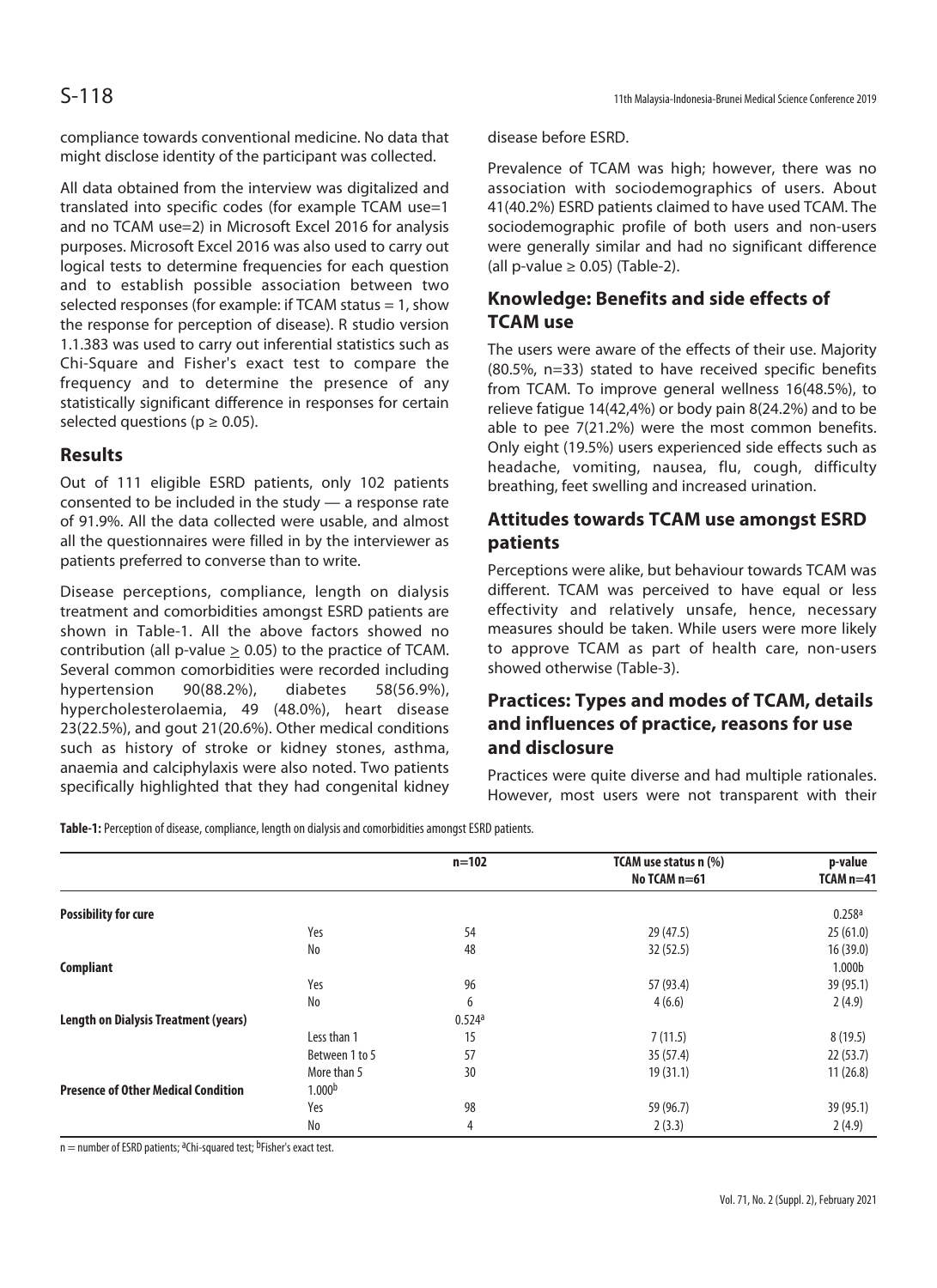|                                  |                      | $n = 102$      | TCAM use status n (%) |             | p-value            |
|----------------------------------|----------------------|----------------|-----------------------|-------------|--------------------|
|                                  | Variable             |                | No TCAM $n=61$        | $TCAM n=41$ |                    |
| Gender                           | Male                 | 48             | 28 (45.9)             | 20(48.8)    | 0.934a             |
|                                  | Female               | 54             | 33 (54.1)             | 21(51.2)    |                    |
| Age upon data collection (years) | 18 to 30             | 9              | 7(11.5)               | 2(4.9)      |                    |
|                                  | 31 to 45             | 18             | 9(14.8)               | 9(22.0)     | 0.447a             |
|                                  | 46 to 60             | 42             | 27(44.3)              | 15(36.6)    |                    |
|                                  | 61 and above         | 33             | 18 (29.5)             | 15(36.6)    |                    |
| <b>Ethnicity</b>                 | Malay                | 101            | 60 (98.4)             | 41 (100.0)  | 1.000 <sup>b</sup> |
|                                  | Chinese              |                | 1(1.6)                | 0(0.0)      |                    |
| <b>Highest education level</b>   | None                 |                | 1(1.6)                | 0(0.0)      |                    |
|                                  | Primary              | 19             | 10(16.4)              | 9(22.0)     | 0.282 <sup>b</sup> |
|                                  | Secondary            | 66             | 43 (70.5)             | 23(56.1)    |                    |
|                                  | Tertiary             | 16             | 7(11.5)               | 9(22.0)     |                    |
| <b>Employment status</b>         | Employed             | 32             | 15(26.4)              | 17(41.5)    |                    |
|                                  | Unemployed / Retired | 68             | 44 (72.1)             | 24 (58.5)   | 0.114 <sup>b</sup> |
|                                  | Student              | $\overline{2}$ | 2(3.3)                | 0(0.0)      |                    |
| Residence                        | <b>Brunei Muara</b>  | 100            | 60 (98.4)             | 40 (97.6)   | 1.000 <sup>b</sup> |
|                                  | Tutong               | 2              | 1(1.6)                | 1(2.4)      |                    |

 $n =$  number of ESRD patients; <sup>a</sup>Chi-squared test; <sup>b</sup>Fisher's exact test.

**Table-3:** Attitude of ESRD patients toward TCAM.

|                                                                    | <b>Statement</b>                                                | $n = 102$      | TCAM use status n (%) |             | p-value                 |
|--------------------------------------------------------------------|-----------------------------------------------------------------|----------------|-----------------------|-------------|-------------------------|
|                                                                    |                                                                 |                | No TCAM n=61          | $TCAM$ n=41 |                         |
| <b>TCAM</b> more effective than CM                                 |                                                                 |                |                       |             | 0.447a                  |
|                                                                    | <b>Strongly Disagree</b>                                        | 13             | 11(18.0)              | 2(4.9)      |                         |
|                                                                    | Disagree                                                        | 38             | 25(41.0)              | 13(31.7)    |                         |
|                                                                    | Neutral                                                         | 34             | 23(37.7)              | 11(26.8)    |                         |
|                                                                    | Agree                                                           | 8              | 1(1.6)                | 7(17.1)     |                         |
|                                                                    | <b>Strongly Agree</b>                                           | 9              | 1(1.6)                | 8(19.5)     |                         |
| <b>TCAM safer than CM</b>                                          |                                                                 |                |                       |             | $*0.006b$               |
|                                                                    | <b>Strongly Disagree</b>                                        | 15             | 11(18.0)              | 4(9.8)      |                         |
|                                                                    | Disagree                                                        | 47             | 33 (54.1)             | 14 (34.1)   |                         |
|                                                                    | <b>Neutral</b>                                                  | 22             | 10(16.4)              | 12(29.3)    |                         |
|                                                                    | Agree                                                           | 11             | 5(8.2)                | 6(14.6)     |                         |
|                                                                    | <b>Strongly Agree</b>                                           | $\overline{7}$ | 2(3.3)                | 5(12.2)     |                         |
|                                                                    | TCAM should be integrated into the country's health care system |                |                       |             | $*$ <0.001 <sup>b</sup> |
|                                                                    | <b>Strongly Disagree</b>                                        | 6              | 4(6.6)                | 2(4.9)      |                         |
|                                                                    | Disagree                                                        | 35             | 30(49.2)              | 5(12.2)     |                         |
|                                                                    | Neutral                                                         | 17             | 10(16.4)              | 7(17.1)     |                         |
|                                                                    | Agree                                                           | 33             | 13(21.3)              | 20 (48.8)   |                         |
|                                                                    | <b>Strongly Agree</b>                                           | 11             | 4(6.6)                | 7(17.1)     |                         |
| TCAM use should be under observation of a health care professional |                                                                 |                |                       |             | 0.086 <sup>b</sup>      |
|                                                                    | <b>Strongly Disagree</b>                                        | 4              | 0(0.0)                | 4(9.8)      |                         |
|                                                                    | Disagree                                                        | 18             | 11(18.0)              | 7(17.1)     |                         |
|                                                                    | <b>Neutral</b>                                                  | 6              | 4(6.6)                | 2(4.9)      |                         |
|                                                                    | Agree                                                           | 48             | 27(44.3)              | 21(51.2)    |                         |
|                                                                    | <b>Strongly Agree</b>                                           | 26             | 19(31.1)              | 7(17.1)     |                         |
| <b>TCAM</b> use should be disclosed to the doctor                  |                                                                 |                |                       |             | $*0.003b$               |
|                                                                    | <b>Strongly Disagree</b>                                        | 4              | 1(1.6)                | 3(7.3)      |                         |
|                                                                    | <b>Disagree</b>                                                 | 19             | 5(8.2)                | 14 (34.1)   |                         |
|                                                                    | Neutral                                                         | 6              | 4(6.6)                | 2(4.9)      |                         |
|                                                                    | Agree                                                           | 47             | 31(50.8)              | 16(39.0)    |                         |
|                                                                    | <b>Strongly Agree</b>                                           | 26             | 20 (32.8)             | 6(14.6)     |                         |

n = number of ESRD patients; <sup>a</sup>Chi-squared test; <sup>b</sup>Fisher's exact test; \*statistically significant at P  $\leq$  0.05.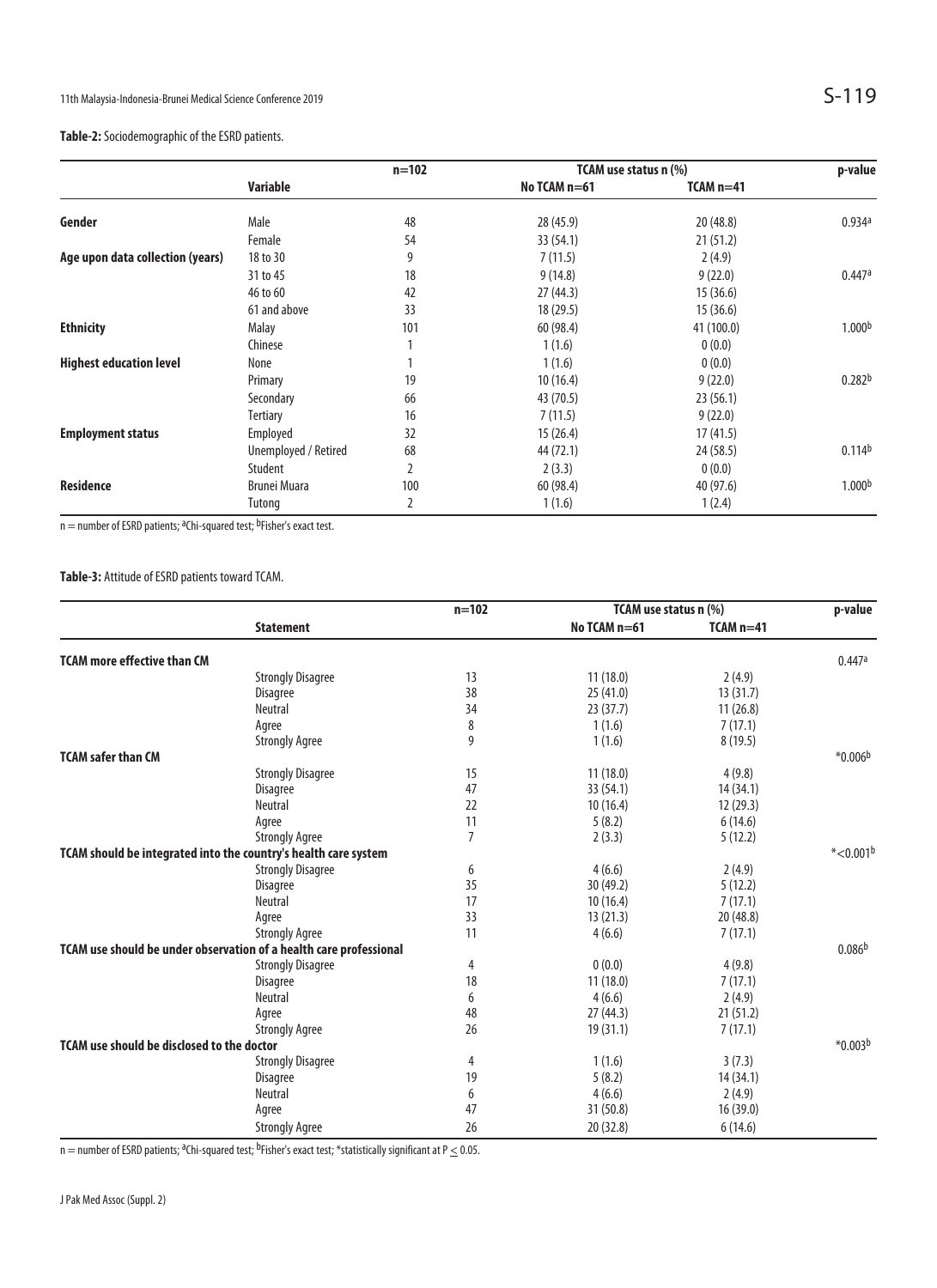doctor. Few of the types used were health supplement 29(70.7%), physical therapy 22(53.7%), traditional remedy 18(43.9%), spiritual therapy 10(24.4%) and local therapy 8(19.5%). Most frequent reported modes were by swallowing 23(56.1%), drinking 17(41.5%) or external application 17(41.5%). Modalities such as cupping or massage 7(17.1%) and bath 6(14.6%) were also noted.

More practices started after diagnosis of renal disease 24(58.5%) and over half 23(56.1%) were attributed to other medical conditions. In addition, majority have practiced TCAM beyond 12 months 27(65.9%), used TCAM only when needed 21(51.2%) and exclusively from CM 33(80.5%), and willing to spend above BND 10 monthly 31(75.6%). Family 18(43.9%) and friends 15(36.9%) were the main influences of TCAM practices.

Effectiveness of TCAM 34(82.9%) was one of the main reasons for practice, followed by accessibility 28(68.3%), just wanting to try 19(46.3%), cultural belief 16(39.0%), religious belief 13(31.7%) and affordability 10(24.4%). Only a minority 3(7.3%) of TCAM users disclosed their use to the doctor. Reasons for non-disclosure were either due to not enquired 26(68.4%) or fear of disapproval from the doctor 25(65.8%).

# **Discussion**

About two-fifths of the ESRD patients were using TCAM, though the contributing factors were unclear, and there were no links to their sociodemographic backgrounds. Due to having minor conditions, these patients started self-medicating using TCAM without the doctor's notice and managed to relieve some of their symptoms. Although most of the practices were very carefully used and only a minority experienced side effects, it is quite worrisome that only three users disclosed their use to the doctor.

All of the factors explored in this study did not contribute to the practice of TCAM amongst these patients. Although disease perception did not affect the status of TCAM use, users were more likely to believe in cure, whereas non-users were more likely to believe otherwise. This finding implies that a more optimistic outlook of the disease tends to result in resorting to other alternatives and hence the practice of TCAM and their positive response to incorporating TCAM into their healthcare. The positive association between disease perception and patients' behaviour has also been seen in studies of other illnesses. Firstly, in a study of patients with eating disorders, more motivation is seen in those who believed that the treatment could help in recovery.10 Secondly, in another study of patients after an acute myocardial infarction, attendance to rehabilitation is higher in those who believe in the possibility of recovery.<sup>11</sup> Hence, role of health care professionals is crucial to instill a positive mindset and enhance a better health outcome.

Despite the differences in perception, almost every patient (94.1%) was compliant with conventional treatment. Compliance was surprisingly not affected by the duration of treatment, which was not the case in other studies. Chronic illnesses have been reported to be associated with high rates of non-compliance,12-14 and in fact, World Health Organization stated that 'adherence among patients suffering from chronic diseases averages only 50%' across many studies in developing countries.15 High compliance in this study was likely due to provision of free health care services in the country. These patients did not face any financial hardship and therefore have easy access to medications and dialysis. Besides that, it portrayed a good level of awareness amongst these patients; they understood the nature of ESRD and recognized the importance of adhering to treatment. Otherwise, this level of commitment would not be seen despite free access.

Comorbidities present in this group were mostly cardiovascular in origin with hypertension being the most prevalent. This was expected as uncontrolled hypertension has been known globally to result in kidney failure. The finding is also in line with local documentation of ESRD in Brunei Darussalam16 and several other studies that documented aetiologies of ESRD.17-19 Other comorbidities such as heart disease, hypercholesterolaemia, and stroke were also consistent with the findings documented for South East Asia.20

About 40.2% of ESRD patients have used TCAM in the past 12 months with no association at all between TCAM use status and selected sociodemographic characteristics. Although there have been studies that documented no association in majority of the sociodemographic group,4,21 none was found where TCAM usage did not differ at all. On the other hand, others documented significant association between TCAM use and certain sociodemographic especially age, educational level and employment status.22,23 The high prevalence could be explained by their easy access to dialysis treatment, which in turn causes side effects and, therefore, it continuously needed to be addressed.

In ESRD, patients either have decreased urine output (oliguria) or no urine output at all (anuria) due to the loss of filtering function of kidneys. Due to this, to be able to pass urine is seen almost like a privilege amongst the users. Especially in chronic illness, Charmaz stated that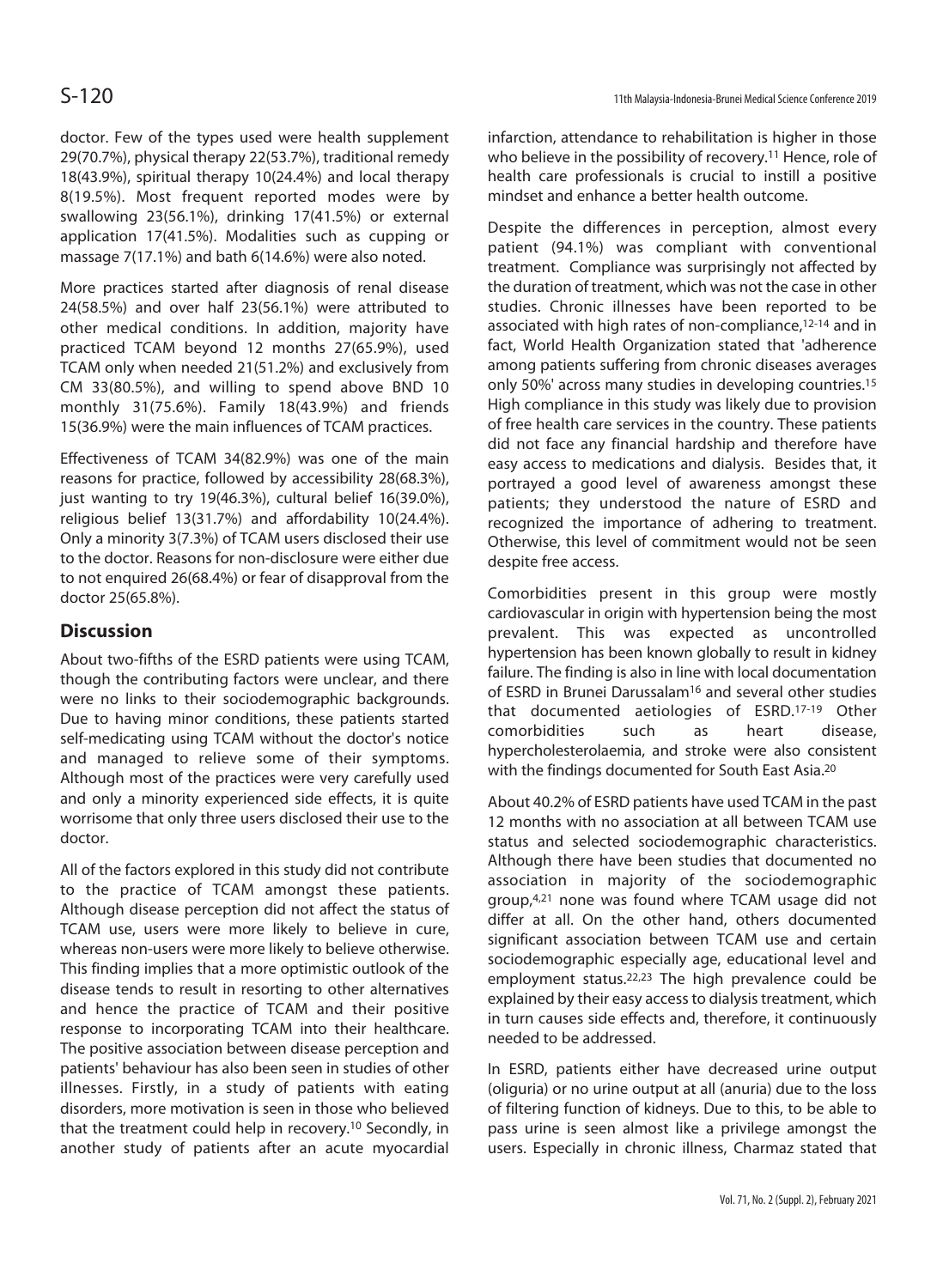'loss of self is a fundamental form of suffering'24 and this results from various changes that happen in their bodies both physically and psychologically. Therefore, for this particular benefit, it is thought that these patients used TCAM to restore the sense of 'normal' rather than due to their poor awareness about ESRD.

Majority of TCAM was consumed when needed and separately from CM. This meticulous practice implies that users were aware of the possibility of adverse effects or drug interactions. Besides, TCAM was also not perceived to be more superior to CM and not merely used to cure ESRD but to treat minor problems. Some had started before diagnosis and patients were sure of its effectiveness implying that TCAM was already something familiar to them. Family being the main influence of TCAM was expected from this study because the care of patient in Brunei usually has a huge family involvement (familycentered). Also, it is common for an individual to share about their illness to the family, which might lead to suggestion of trying TCAM in hope to make their loved ones better.

## **Limitations**

Although this study was conducted at the largest Dialysis Centre, it did not cover population from 3 other Dialysis Centers in the country. Hence, findings could not be generalized to all ESRD patients in Brunei Darussalam. Also, the sample only included patients that agreed to renal replacement therapy and not those who refused treatment, which might practice TCAM more than those in the sample. Furthermore, there was a high proportion of patients with a Malay ethnic background, which is not representative of whole ethnic groups in Brunei Darussalam. The responses from patients might be subjected to recall bias especially for details of TCAM use such as types, duration, frequency, and expenditure.

## **Conclusion**

Despite the limitations, this study provided a better understanding to address high prevalence of TCAM use amongst these patients. Although users were quite knowledgeable about TCAM, its toxicity towards other comorbidities is still unknown. It is also hoped that this study provides a helpful insight into cultural behaviour towards TCAM in Brunei Darussalam especially for health care providers.

**Acknowledgement:** Authors would like to thank all the patients involved for their participation and contribution to new findings also nursing staff from Dialysis Centre for being very welcoming during the period of the study.

**Disclaimer:** Abstract has been published in 'The 11th Malaysia Indonesia Brunei Medical Sciences Conference 2019' conference book.

**Conflict of Interest:** None to declare.

#### **Funding Disclosure:** None to declare.

#### **References**

- 1. Njoro MM. Attitudes and beliefs of patients with chronic kidney disease in the rustenburg area, north west regrading kidney dysfunction. [Online] 2015 [Cited 2020 October 31]. Available from URL: http://wiredspace.wits.ac.za/bitstream/handle/10539/19494/M% 20M%20Njoro.pdf?sequence=1
- 2. Bahall M. Use of complementary and alternative medicine by patients with end-stage renal disease on haemodialysis in Trinidad: A descriptive study. BMC Complement Altern Med 2017;17:250. doi: 10.1186/s12906-017-1755-7.
- 3. Marcum ZA, Gellad WF. Medication adherence to multidrug regimens. Clin Geriatr Med 2012;28:287-300. doi: 10.1016/j.cger.2012.01.008.
- 4. Birdee GS, Phillips RS, Brown RS. Use of Complementary and Alternative Medicine among Patients with End-Stage Renal Disease. Evid Based Complement Alternat Med 2013;2013:e654109. doi: 10.1155/2013/654109.
- 5. Stanifer JW, Lunyera J, Boyd D, Karia F, Maro V, Omolo J, et al. Traditional medicine practices among community members with chronic kidney disease in northern Tanzania: an ethnomedical survey. BMC Nephrol 2015;16:170. doi: 10.1186/s12882-015-0161-y.
- 6. Nurolaini K, Wint Z, Jaini NH, Jaludin NH, Hamid MA, Linda YYL. Prevalence on the Use of Traditional Medicine in Brunei Darussalam. J Homeop Ayurv Med 2014;3:e155. doi:10.4172/2167-1206.1000155
- 7. Chong VH, Rajendran N, Wint Z. Prevalence and predictive factors for complementary and alternative medicine use in Brunei Darussalam. Singapore Med J 2008;49:1012-6.
- 8. Peltzer K, Pengpid S, Puckpinyo A, Yi S, Anh le V. The utilization of traditional, complementary and alternative medicine for noncommunicable diseases and mental disorders in health care patients in Cambodia, Thailand and Vietnam. BMC Complement Altern Med 2016;16:92. doi: 10.1186/s12906-016-1078-0.
- 9. Peltzer K, Oo WM, Pengpid S. Traditional, complementary and alternative medicine use of chronic disease patients in a community population in Myanmar. Afr J Tradit Complement Altern Med 2016;13:150-5. Doi: 10.4314/ajtcam.v13i3.18
- 10. Dovydaitiene M, Maslauskiene I. Illness perception and motivation to recover in eating disorders. Procedia Soc Behav Sci 2013;84:1217-20. doi: 10.1016/j.sbspro.2013.06.731
- 11. French DP, Cooper A, Weinman J. Illness perceptions predict attendance at cardiac rehabilitation following acute myocardial infarction: a systematic review with meta-analysis. J Psychosom Res 2006;61:757-67. doi: 10.1016/j.jpsychores.2006.07.029
- 12. German PS. Compliance and chronic disease. Hypertension 1988;11:56-60. doi: 10.1161/01.hyp.11.3\_pt\_2.ii56.
- 13. Addo B, Sencherey S, Babayara MNK. Medication Noncompliance among Patients with Chronic Diseases Attending a Primary Health Facility in a Periurban District in Ghana. Int J Chronic Dis 2018;2018:e7187284. doi: 10.1155/2018/7187284.
- 14. Rajpura JR, Nayak R. Role of illness perceptions and medication beliefs on medication compliance of elderly hypertensive cohorts. J Pharm Pract 2014;27:19-24. doi: 10.1177/0897190013493806.
- 15. World Health Organization. Adherence to long-term therapies: